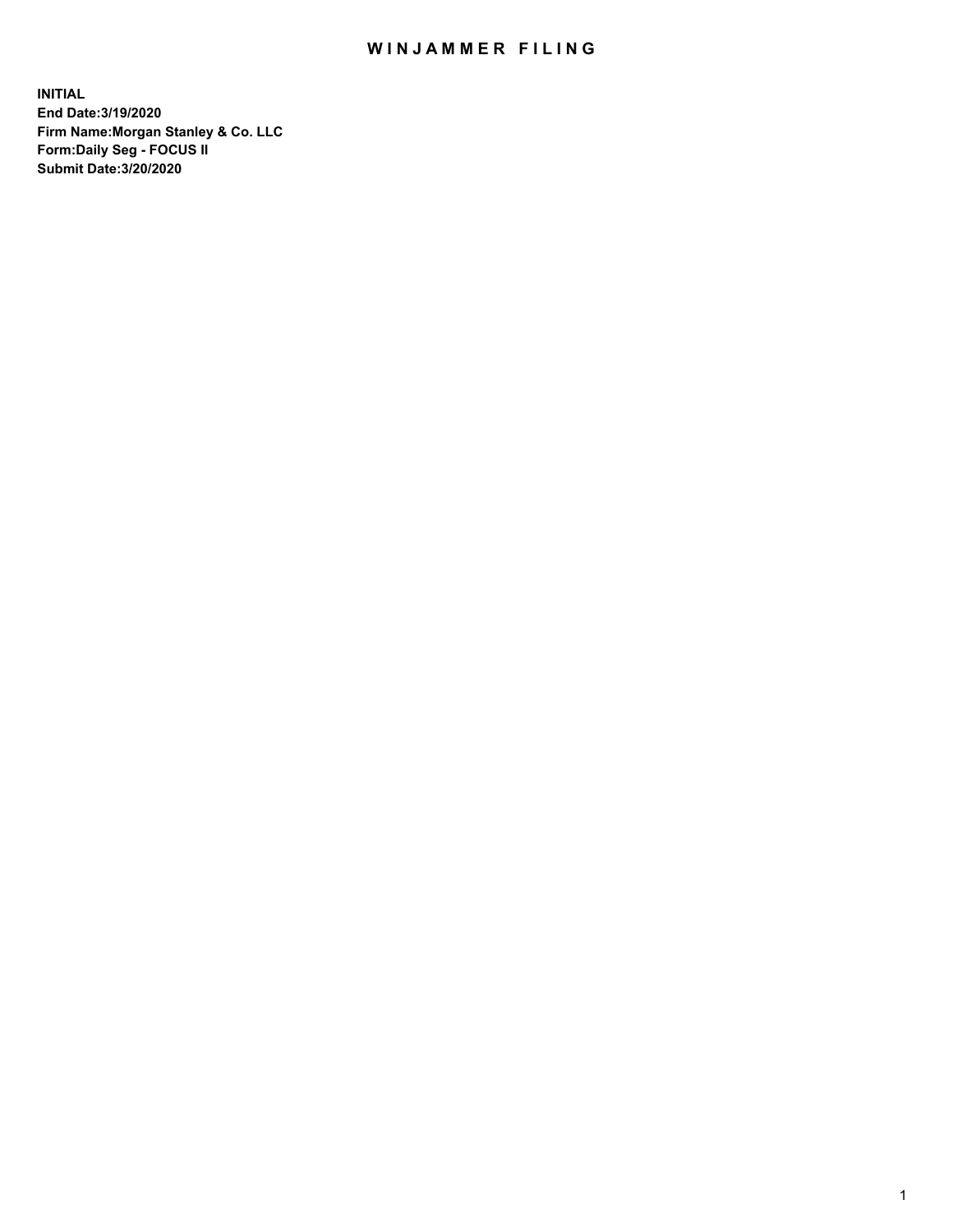**INITIAL End Date:3/19/2020 Firm Name:Morgan Stanley & Co. LLC Form:Daily Seg - FOCUS II Submit Date:3/20/2020 Daily Segregation - Cover Page**

| Name of Company                                                                                                                                                                                                                                                                                                                | Morgan Stanley & Co. LLC                                |
|--------------------------------------------------------------------------------------------------------------------------------------------------------------------------------------------------------------------------------------------------------------------------------------------------------------------------------|---------------------------------------------------------|
| <b>Contact Name</b>                                                                                                                                                                                                                                                                                                            | <b>Ikram Shah</b>                                       |
| <b>Contact Phone Number</b>                                                                                                                                                                                                                                                                                                    | 212-276-0963                                            |
| <b>Contact Email Address</b>                                                                                                                                                                                                                                                                                                   | Ikram.shah@morganstanley.com                            |
| FCM's Customer Segregated Funds Residual Interest Target (choose one):<br>a. Minimum dollar amount: ; or<br>b. Minimum percentage of customer segregated funds required:% ; or<br>c. Dollar amount range between: and; or<br>d. Percentage range of customer segregated funds required between:% and%.                         | 235,000,000<br><u>0</u><br><u>00</u><br><u>00</u>       |
| FCM's Customer Secured Amount Funds Residual Interest Target (choose one):<br>a. Minimum dollar amount: ; or<br>b. Minimum percentage of customer secured funds required:%; or<br>c. Dollar amount range between: and; or<br>d. Percentage range of customer secured funds required between:% and%.                            | 140,000,000<br><u>0</u><br><u>0 0</u><br>0 <sub>0</sub> |
| FCM's Cleared Swaps Customer Collateral Residual Interest Target (choose one):<br>a. Minimum dollar amount: ; or<br>b. Minimum percentage of cleared swaps customer collateral required:% ; or<br>c. Dollar amount range between: and; or<br>d. Percentage range of cleared swaps customer collateral required between:% and%. | 92,000,000<br><u>0</u><br><u>00</u><br>00               |

Attach supporting documents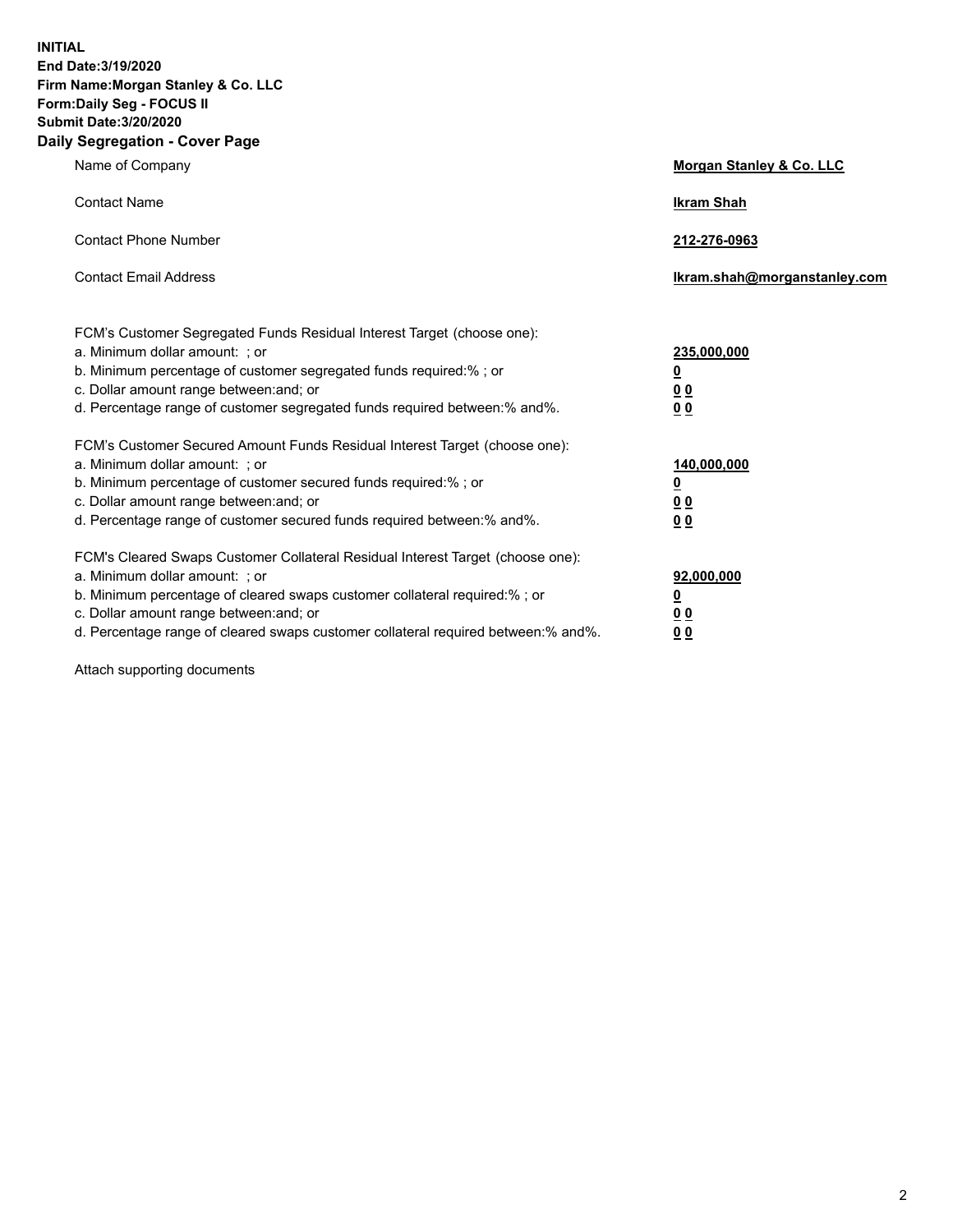## **INITIAL End Date:3/19/2020 Firm Name:Morgan Stanley & Co. LLC Form:Daily Seg - FOCUS II Submit Date:3/20/2020 Daily Segregation - Secured Amounts** Foreign Futures and Foreign Options Secured Amounts Amount required to be set aside pursuant to law, rule or regulation of a foreign government or a rule of a self-regulatory organization authorized thereunder **0** [7305] 1. Net ledger balance - Foreign Futures and Foreign Option Trading - All Customers A. Cash **5,105,608,098** [7315] B. Securities (at market) **2,400,259,404** [7317] 2. Net unrealized profit (loss) in open futures contracts traded on a foreign board of trade **-722,985,120** [7325] 3. Exchange traded options a. Market value of open option contracts purchased on a foreign board of trade **32,168,014** [7335] b. Market value of open contracts granted (sold) on a foreign board of trade **-32,936,251** [7337] 4. Net equity (deficit) (add lines 1. 2. and 3.) **6,782,114,145** [7345] 5. Account liquidating to a deficit and account with a debit balances - gross amount **253,874,044** [7351] Less: amount offset by customer owned securities **-236,555,271** [7352] **17,318,773** [7354] 6. Amount required to be set aside as the secured amount - Net Liquidating Equity Method (add lines 4 and 5) **6,799,432,918** [7355] 7. Greater of amount required to be set aside pursuant to foreign jurisdiction (above) or line 6. **6,799,432,918** [7360] FUNDS DEPOSITED IN SEPARATE REGULATION 30.7 ACCOUNTS 1. Cash in banks A. Banks located in the United States **523,088,796** [7500] B. Other banks qualified under Regulation 30.7 **956,253,527** [7520] **1,479,342,323** [7530] 2. Securities A. In safekeeping with banks located in the United States **737,026,723** [7540] B. In safekeeping with other banks qualified under Regulation 30.7 **0** [7560] **737,026,723** [7570] 3. Equities with registered futures commission merchants A. Cash **11,075,223** [7580] B. Securities **0** [7590] C. Unrealized gain (loss) on open futures contracts **-1,107,028** [7600] D. Value of long option contracts **0** [7610] E. Value of short option contracts **0** [7615] **9,968,195** [7620] 4. Amounts held by clearing organizations of foreign boards of trade A. Cash **0** [7640] B. Securities **0** [7650] C. Amount due to (from) clearing organization - daily variation **0** [7660] D. Value of long option contracts **0** [7670] E. Value of short option contracts **0** [7675] **0** [7680] 5. Amounts held by members of foreign boards of trade A. Cash **4,217,882,083** [7700] B. Securities **1,663,232,681** [7710] C. Unrealized gain (loss) on open futures contracts **-721,878,092** [7720] D. Value of long option contracts **32,168,014** [7730] E. Value of short option contracts **-32,936,251** [7735] **5,158,468,435** [7740] 6. Amounts with other depositories designated by a foreign board of trade **0** [7760] 7. Segregated funds on hand **0** [7765] 8. Total funds in separate section 30.7 accounts **7,384,805,676** [7770] 9. Excess (deficiency) Set Aside for Secured Amount (subtract line 7 Secured Statement Page 1 from Line 8) **585,372,758** [7380]

- 10. Management Target Amount for Excess funds in separate section 30.7 accounts **140,000,000** [7780]
- 11. Excess (deficiency) funds in separate 30.7 accounts over (under) Management Target **445,372,758** [7785]

3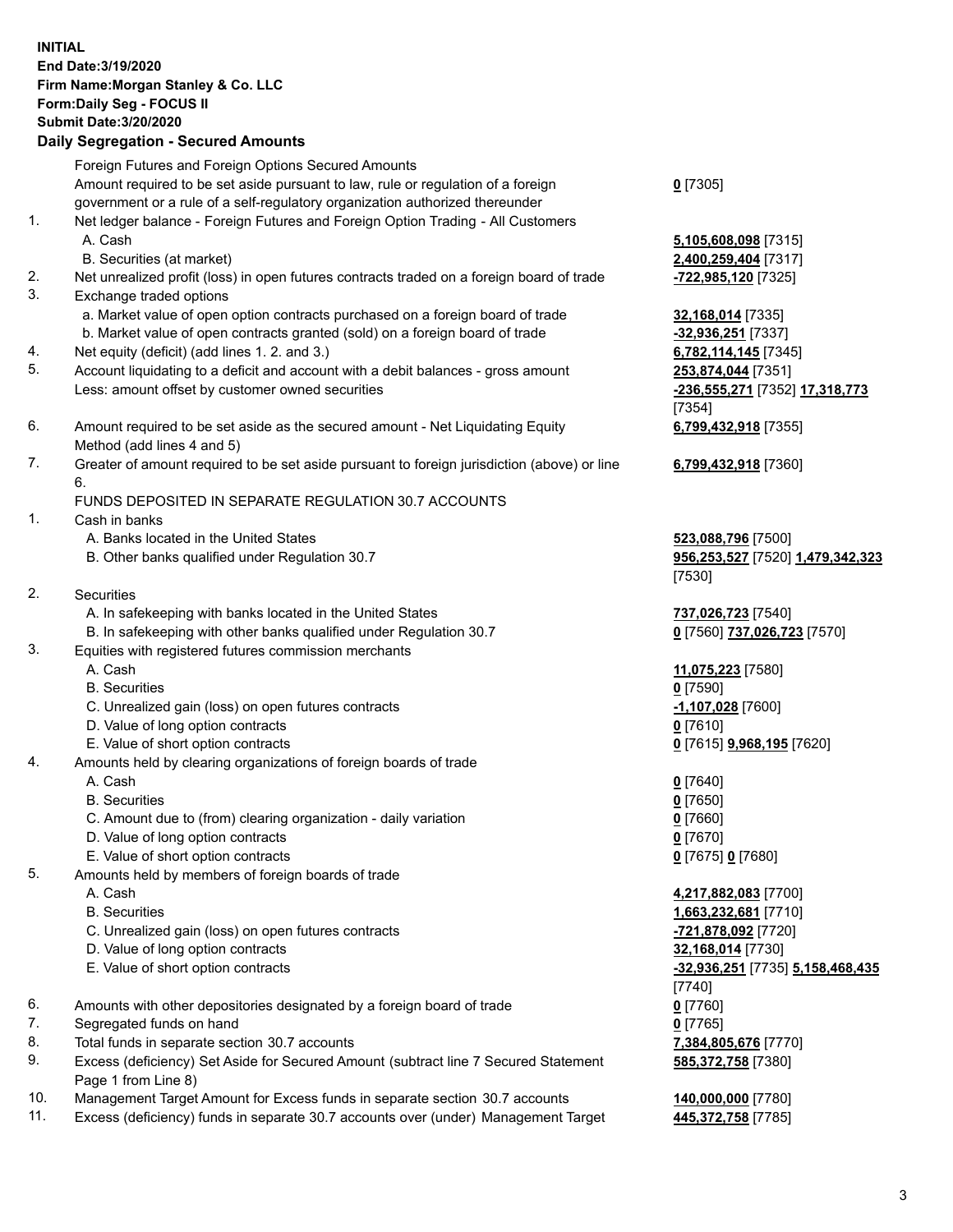**INITIAL End Date:3/19/2020 Firm Name:Morgan Stanley & Co. LLC Form:Daily Seg - FOCUS II Submit Date:3/20/2020 Daily Segregation - Segregation Statement** SEGREGATION REQUIREMENTS(Section 4d(2) of the CEAct) 1. Net ledger balance A. Cash **18,293,470,888** [7010] B. Securities (at market) **9,185,462,938** [7020] 2. Net unrealized profit (loss) in open futures contracts traded on a contract market **-293,210,655** [7030] 3. Exchange traded options A. Add market value of open option contracts purchased on a contract market **952,639,000** [7032] B. Deduct market value of open option contracts granted (sold) on a contract market **-978,494,120** [7033] 4. Net equity (deficit) (add lines 1, 2 and 3) **27,159,868,051** [7040] 5. Accounts liquidating to a deficit and accounts with debit balances - gross amount **821,965,074** [7045] Less: amount offset by customer securities **-789,175,506** [7047] **32,789,568** [7050] 6. Amount required to be segregated (add lines 4 and 5) **27,192,657,619** [7060] FUNDS IN SEGREGATED ACCOUNTS 7. Deposited in segregated funds bank accounts A. Cash **3,715,420,880** [7070] B. Securities representing investments of customers' funds (at market) **0** [7080] C. Securities held for particular customers or option customers in lieu of cash (at market) **2,933,354,463** [7090] 8. Margins on deposit with derivatives clearing organizations of contract markets A. Cash **14,935,836,696** [7100] B. Securities representing investments of customers' funds (at market) **0** [7110] C. Securities held for particular customers or option customers in lieu of cash (at market) **6,252,108,475** [7120] 9. Net settlement from (to) derivatives clearing organizations of contract markets **572,275,427** [7130] 10. Exchange traded options A. Value of open long option contracts **952,639,000** [7132] B. Value of open short option contracts **-978,494,120** [7133] 11. Net equities with other FCMs A. Net liquidating equity **8,070,102** [7140] B. Securities representing investments of customers' funds (at market) **0** [7160] C. Securities held for particular customers or option customers in lieu of cash (at market) **0** [7170] 12. Segregated funds on hand **0** [7150] 13. Total amount in segregation (add lines 7 through 12) **28,391,210,923** [7180] 14. Excess (deficiency) funds in segregation (subtract line 6 from line 13) **1,198,553,304** [7190] 15. Management Target Amount for Excess funds in segregation **235,000,000** [7194]

16. Excess (deficiency) funds in segregation over (under) Management Target Amount Excess

**963,553,304** [7198]